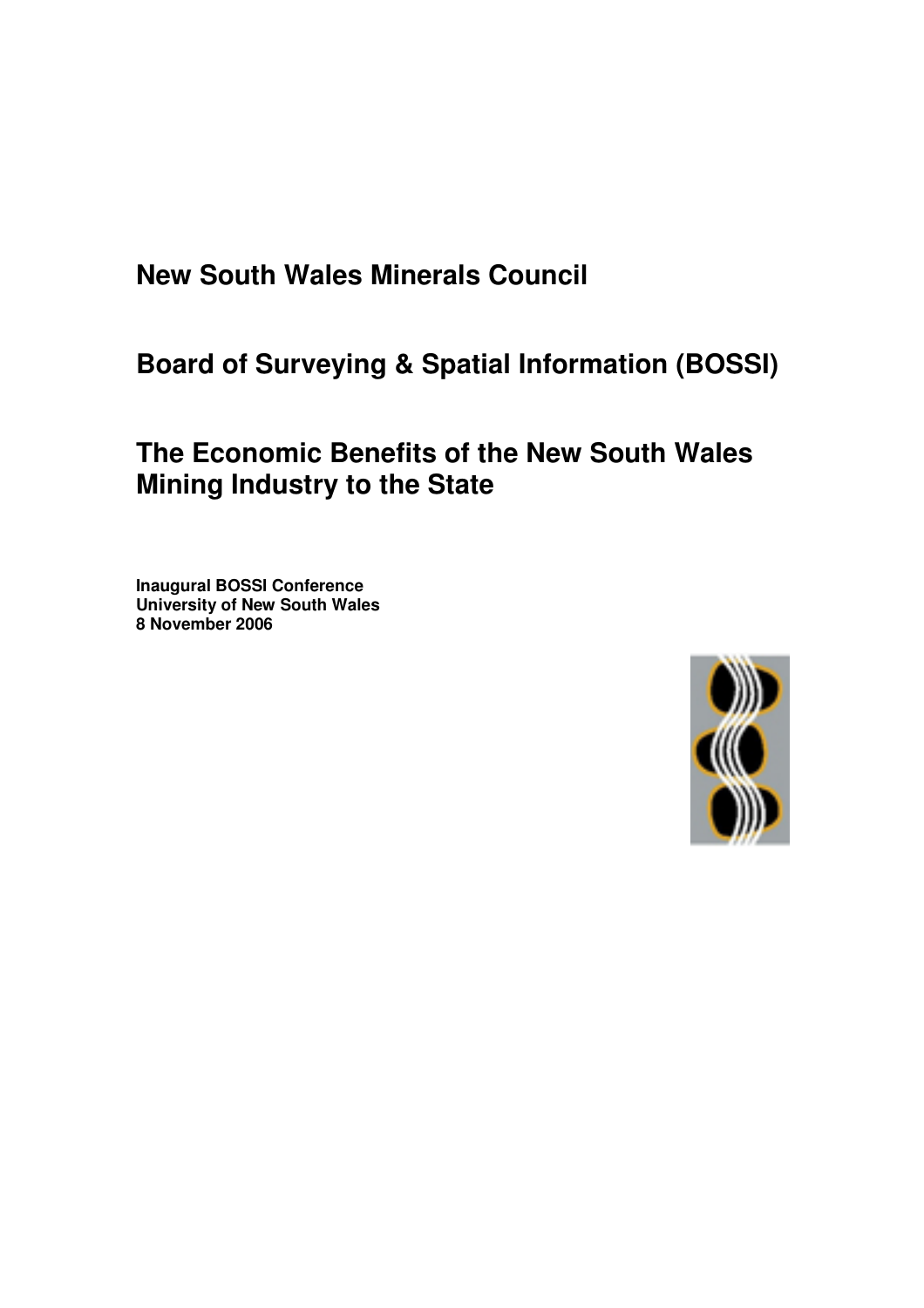## **Table of Contents**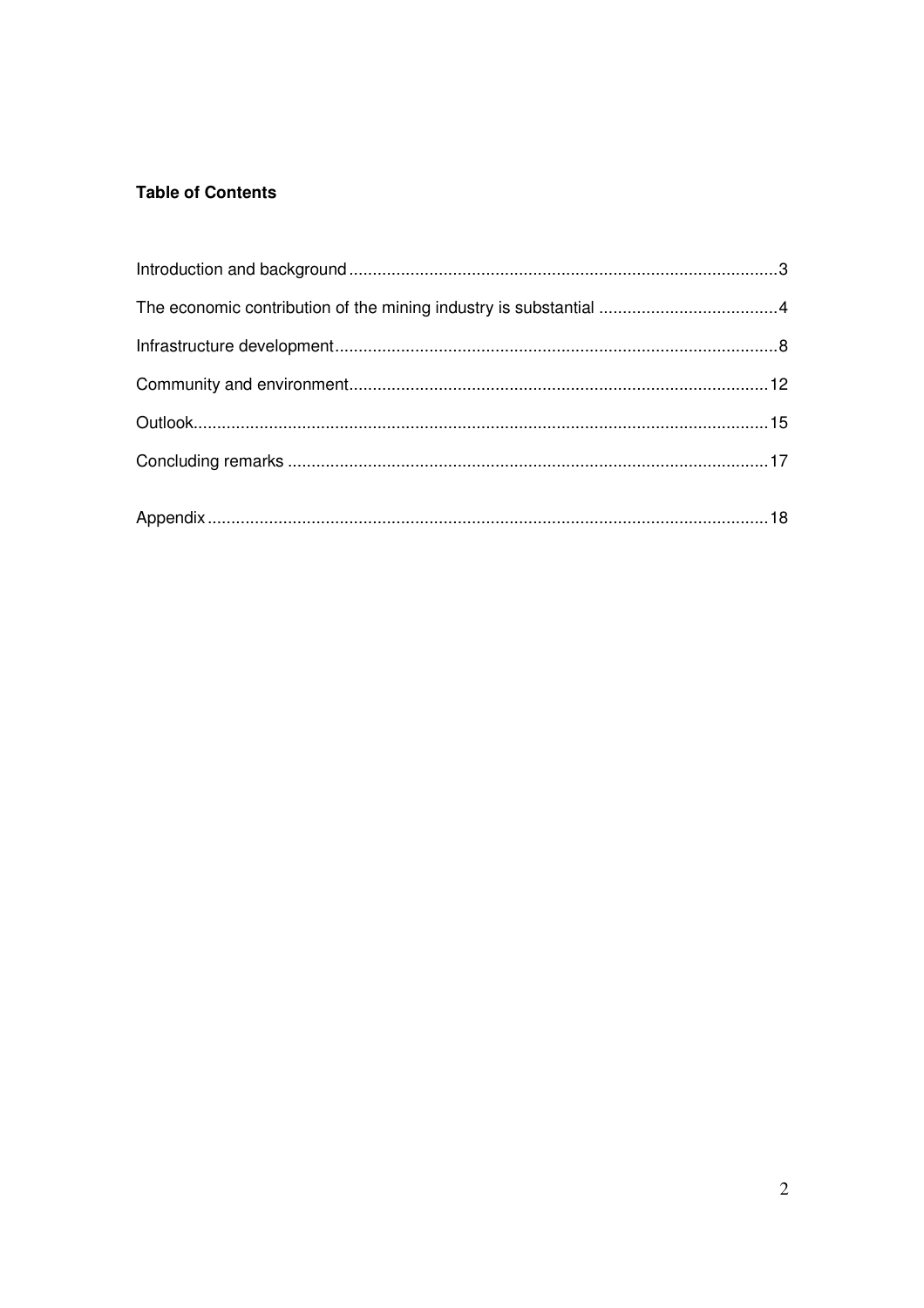#### **Introduction and background**

NSW has a long and proud mining history. It is a history of continuity and change, of prosperity and struggle. This history both reflects and has shaped the essence of each mining region. Each region and community has its own unique characteristics. Not only are NSW mining communities unique, the industry as a whole differs from the mining sector of every other Australian state. Mining in other Australian states is characterised by geographic remoteness and fly-in fly-out operations. NSW mines, on the other hand, operate in close proximity to many vibrant regional communities. This has both advantages and particular challenges.

However, the common denominator that links them all is the key role that mining plays in the economic success of NSW. Indeed, from the Hunter Valley - through which more than 85 million tonnes of coal is shipped each year helping to power the economies of the developing world; to the Illawarra, with its steel used in the production of everyday household items right up to the family car - the NSW minerals industry makes a remarkable contribution to our lives: every minute of every day.

Mining has played a key role in the development of many NSW regions and will continue to drive regional growth for the foreseeable future. The output of the NSW mining industry in 2004-05 was more than \$9 billion, and is estimated to reach \$11 billion for 2005-06. This is larger than the State's entire farm sector including wool, crops and livestock. It is still the State's largest single merchandise exporter, worth more than \$7 billion a year and the value of taxes and royalties paid by NSW mining companies contribute more than \$1.2 billion each year to social infrastructure such as schools and hospitals and hard infrastructure like roads and railways.

Research shows that 5,000 new jobs will be created in mining in regional NSW over the next 10 years. Careers in the NSW industry provide the highest average wages in the State. These same careers also enable a great lifestyle, allowing employees to live by the beach, amongst the vineyards, or the rural expanses of the west, near family and friends. On the flipside, it means that the industry operates under intense scrutiny from the communities within which it operates, and rightly so. Importantly, given the strict regulatory framework within which mining approvals and operations exist, this expansion of the industry (and local, State and National wealth), will not be at the expense of the environment or the communities within which we operate.<sup>1</sup>

In this paper on the "Economic Benefits of the New South Wales Mining Industry to the State", I hope to show you that the mining industry is a vital contributor to the economic and social well being of the State. We do not stand alone, don't get me wrong, NSW is a diverse State with many vibrant industries. It is through this mix of industries, with the mining industry as but one substantial pillar, that we maintain the durability and robustness of our economy, even in the face of shocks and downturns, such as we are facing at the moment in the housing sector.

<sup>&</sup>lt;sup>1</sup> NSW Minerals Council, State of the Industry 2006, Introduction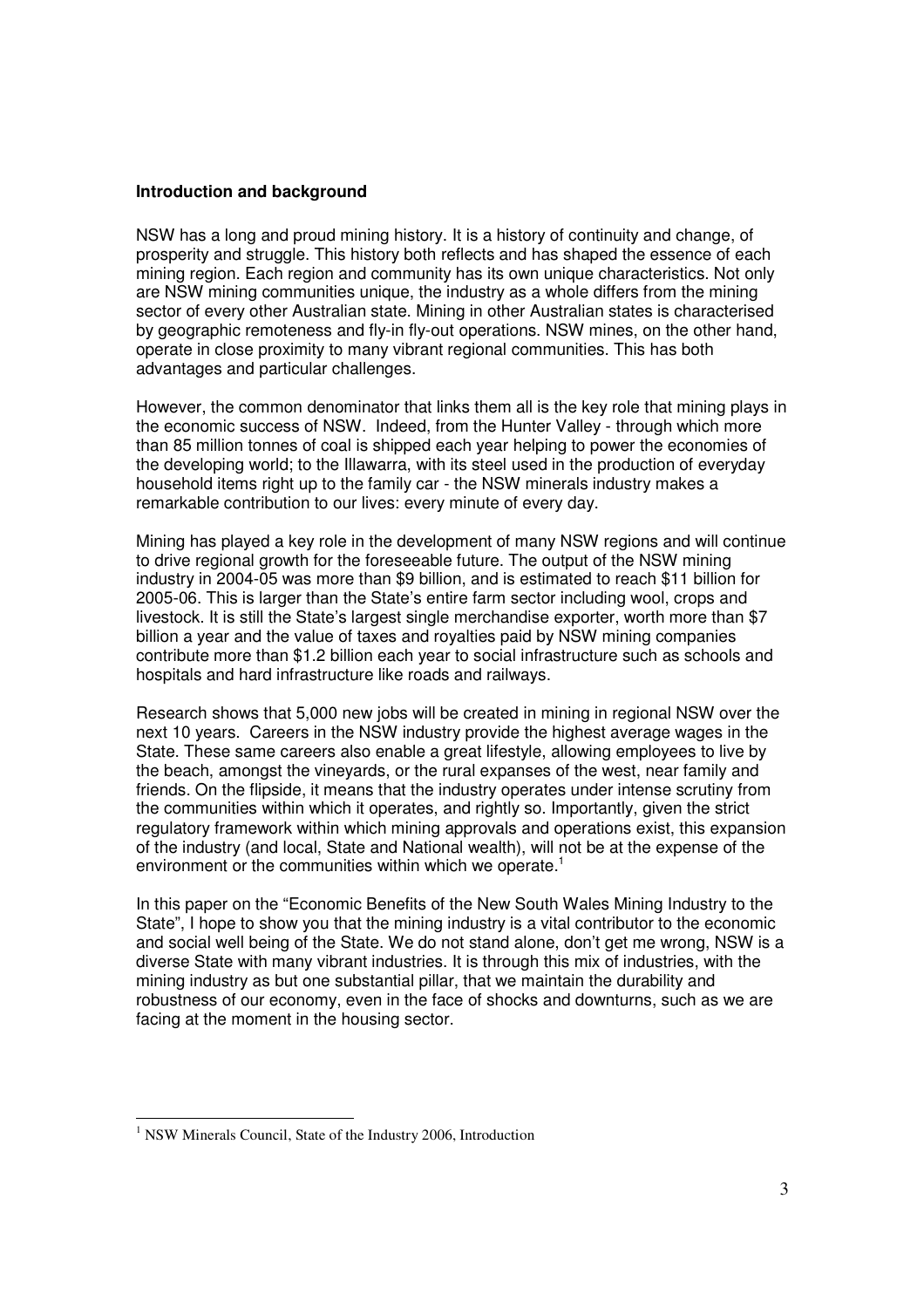### **The economic contribution of the mining industry is substantial**

The commodities boom had come along just in time to save Australia from recession at the end of the housing boom and delivered a massive boost to incomes, wealth and Government revenues<sup>2</sup>.

## BENEFITS OF A HEALTHY INDUSTRY TO THE STATE

The minerals industry directly accounts for 2 per cent of New South Wales Gross State Product, 75 per cent of which is earned through exports. Those exports are worth over \$7 billion per annum, making the sector the largest merchandise exporter. The wealth created employs almost 46,000 people directly, mainly in regional towns and cities, and supports about another 200,000 jobs throughout the State.

In terms of the NSW community, of which the industry is a part, and in particular regional communities, this economic contribution translates into:

- Very well paid employment both directly in mining companies and in the many businesses that service the industry;
- Good profits for shareholders, many of which are superannuation funds that NSW citizens contribute to and will rely on in their retirement;
- **Spending by companies and their employees on all the goods and services that** are on offer in their communities;
- Direct provision of infrastructure such as some roads and, indirectly through the payment for the services offered, support for other infrastructure such as rail and ports;
- Assisting the State Government to fund hospitals, schools, the police and other services through the payment of over \$500 million per annum in mining royalties;
- Items of every day use such as electricity, aluminium cans, household paint, roads and steel in our cars; and
- **Participation in the life of the community through clubs, sport and culture, and the** sponsorship of operations like the Westpac Rescue Helicopter Service.<sup>3</sup>

## WHAT CONSTITUTES THE MINERALS INDUSTRY?

The NSW minerals industry encompasses mineral exploration and mining, and the raw products of mining activities are inputs to the minerals processing industry:

- Exploration involves the search for, and identification of, potential sources of minerals;
- Mining is the process of extracting the minerals that are identified in the minerals exploration stage, with coal mining being the major activity in NSW and metallic minerals, construction materials and industrial minerals mining also significant;
- Minerals processing turns the mined ore into value-added product. The major minerals processing products in NSW include steel and aluminium.

<sup>2</sup> Australian Financial Review, Friday 3 November, pp6-7

<sup>&</sup>lt;sup>3</sup> ACIL Tasman, Industry Vision, 2006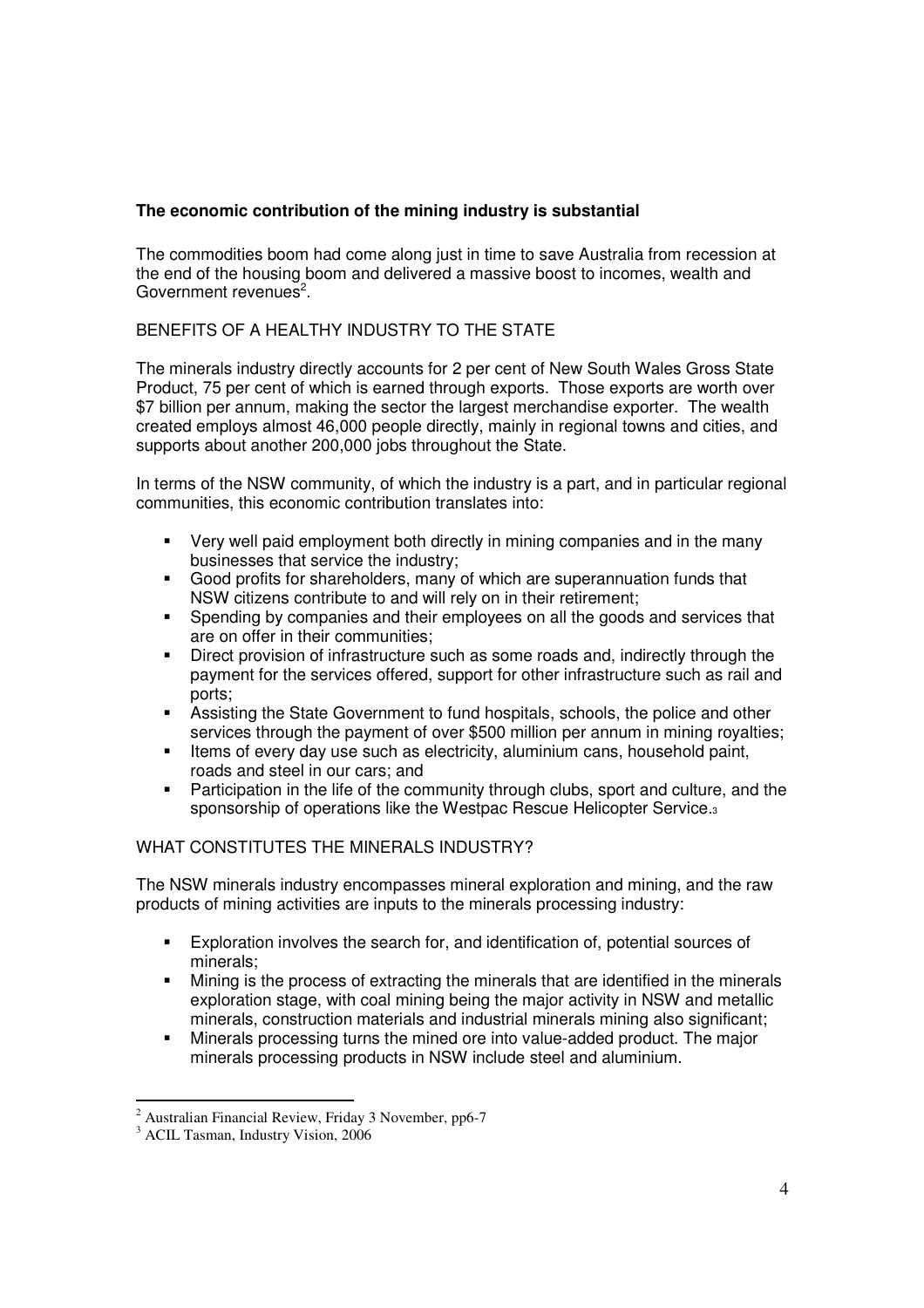#### CONTRIBUTION TO STATE REVENUE

The economic benefits to NSW of the current upswing are enormous, and are reflected in the NSW royalty tax take for minerals. Over the decade to 2002, NSW royalty revenue increased by 55%, with coal representing approximately 90% of total mining royalties.

Over the period 2003 to 2004, significant contract price increases have been achieved for many of the State's mineral resources. For instance, contract prices for copper have increased by over 50% since the start of 2003, and the contract price of steaming coal to Asia has almost doubled to \$US50 a tonne in the past year<sup>4</sup>.

This is perhaps best demonstrated by the following graph of the rise in mining royalty revenue to the state:



## Tracking NSW Mining royalties 1992\_93 to 2001\_02

Source: NSW Minerals Industry Annual | 2003-2004, p. 8

This trend is expected to continue, with an increasing dependence by the NSW State Government on mining royalties as a source of income.

#### NSW mining royalties, 2003\_04 to 2006\_07

|                         | 2003 04         | 2004 05         | 2005-06         | 2006-07 budget  |
|-------------------------|-----------------|-----------------|-----------------|-----------------|
|                         | Royalties (\$m) | Rovalties (\$m) | Royalties (\$m) | Royalties (\$m) |
| Total Revenue           | 38,000          | 39.000          | 41.000          | 42.000          |
| <b>Mining Royalties</b> | 233             | 360             | 485             | 504             |
|                         | 0.62%           | 0.93%           | .18%            | .19%            |

Source: NSW State Budgets 2003\_04 to 2006\_07

<sup>4</sup> Minerals Council of Australia, Trade and Investment Activity Brief, Quarter 1 2005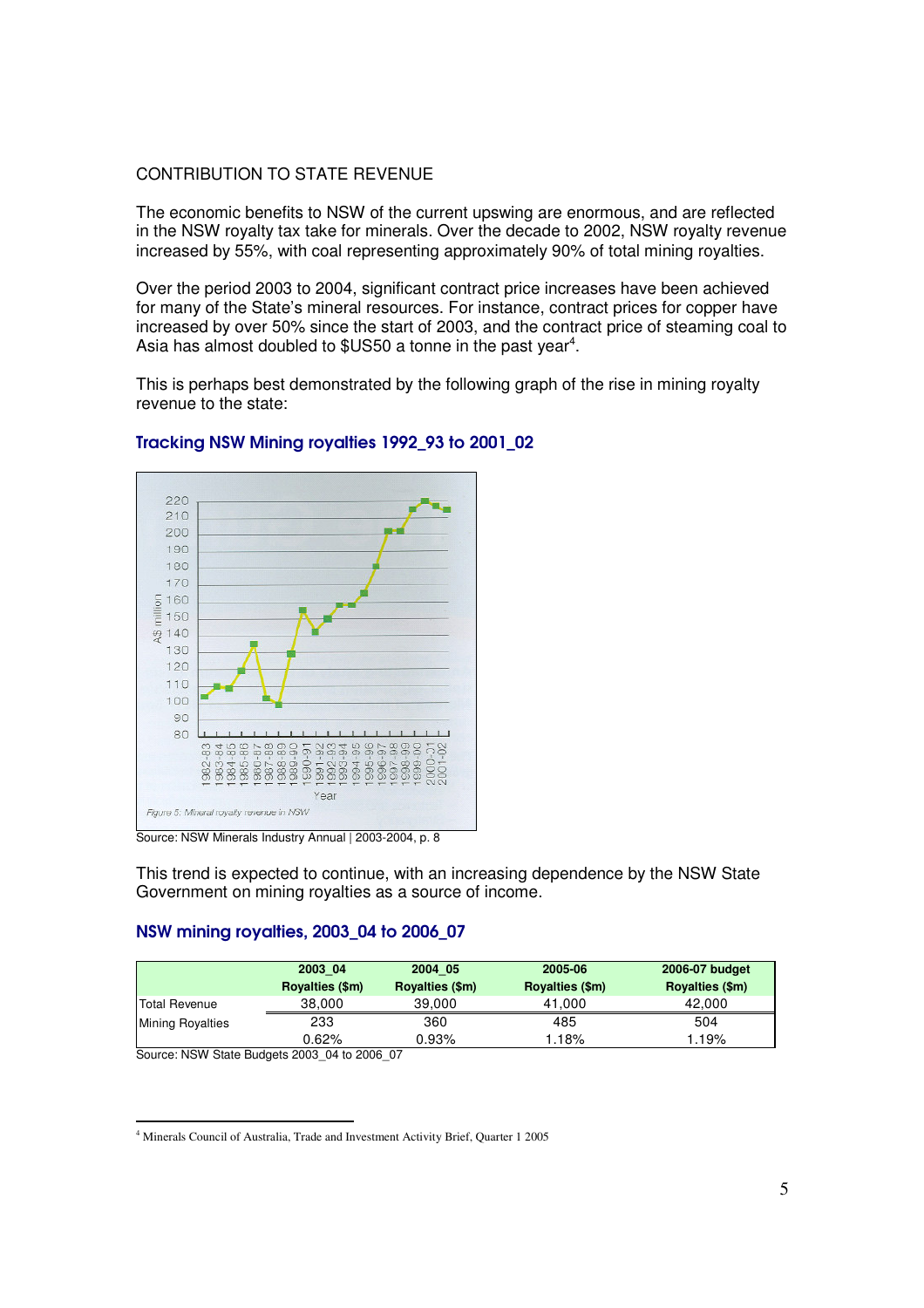#### MINING PRODUCTION

How is this rise in royalties being fueled? Over the past 20 years, NSW coal and metallic minerals production experienced an average growth rate of approximately 3.75% per year, although that growth rate has slipped to just over 3% in the last 5 years.<sup>5</sup>

The following graph shows NSW coal and metallic minerals production and real value of production since 1985-86

### NSW coal and major metallic minerals production (million tonnes) and value (real \$2006 billion) – 1986 to 2005



Note: Does not include construction material and industrial minerals, as production data not available for the entire period *Data source*: NSW Department of Primary Industries (DPI)

### COAL

New South Wales currently exports around 90 million tonnes of coking and thermal coals from the major ports of Newcastle and Port Kembla. The NSW coal industry contributes around 11% of the world's coal trade and supplies over 50 million tonnes of coking and thermal coal to the Japanese power and steel making industries. This is 28% of Japans total coal imports.

Coal production is the largest mining activity in NSW, representing 72% of the value of all minerals produced in the State. Nearly all of the coal in NSW is sourced from the Sydney and Gunnedah Basins. The largest production is from the Hunter region, which produces over 65% of NSW coal. A map of the NSW coal basins is shown at appendix 1

<sup>5</sup> ACIL Tasman, Industry Vision, 2006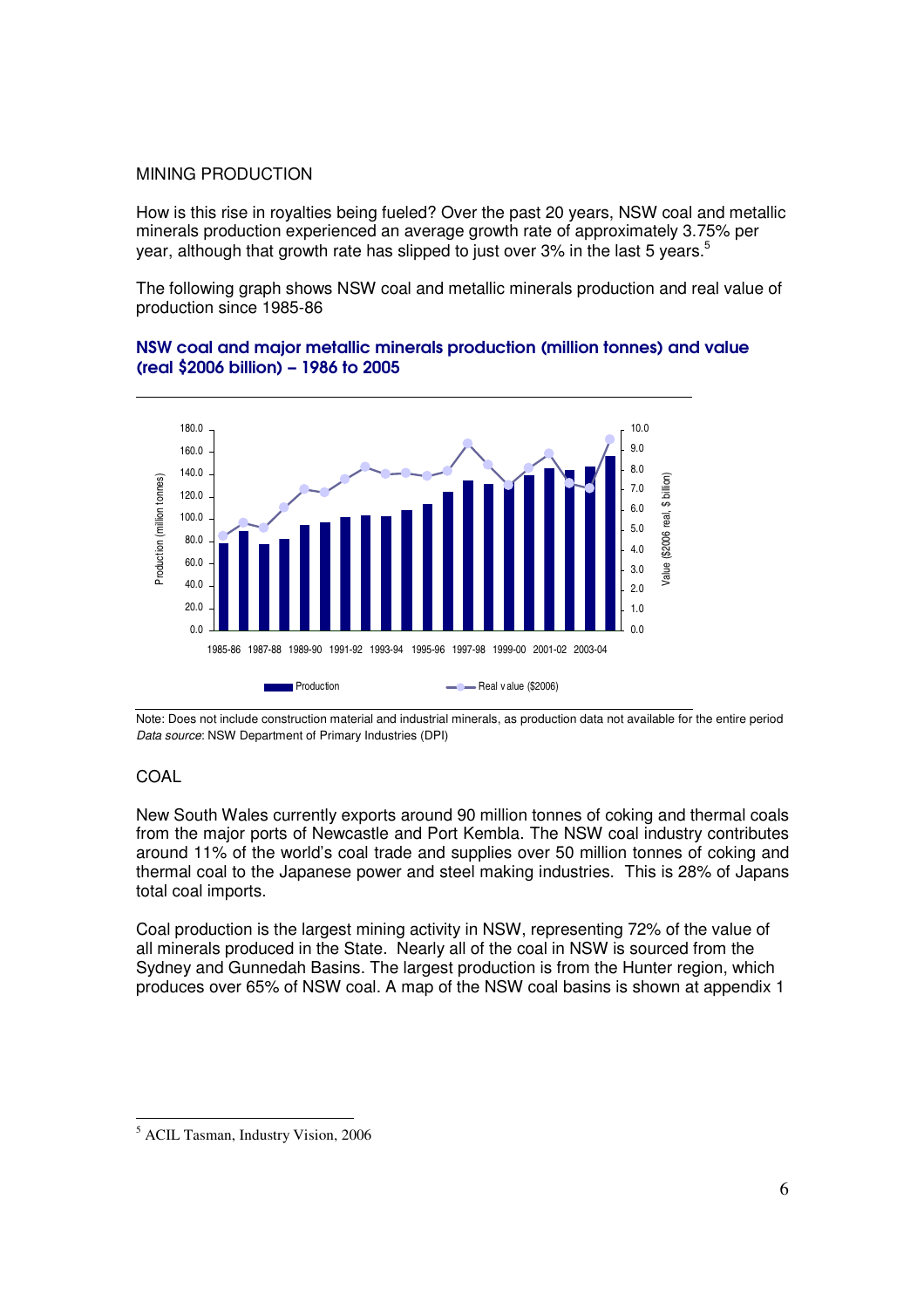#### THE METALLIFEROUS SECTOR

NSW metallic minerals production includes gold, copper, silver, lead, zinc, tin and nickelcobalt. Gold and copper are the most significant minerals, representing approximately two-thirds of the production value of all metallic minerals in NSW.

The graph below shows employment in NSW metallic minerals mining from 1995-96 to 2004-05. There is a general trend upwards, with a significant increase occurring from 2002-03, corresponding to increases in gold production with the opening of the Ridgeway mine in 2002-03.





*Data source:* NSW Department of Primary Industries (DPI)

A map of the NSW metal mining and resources is shown at appendix 1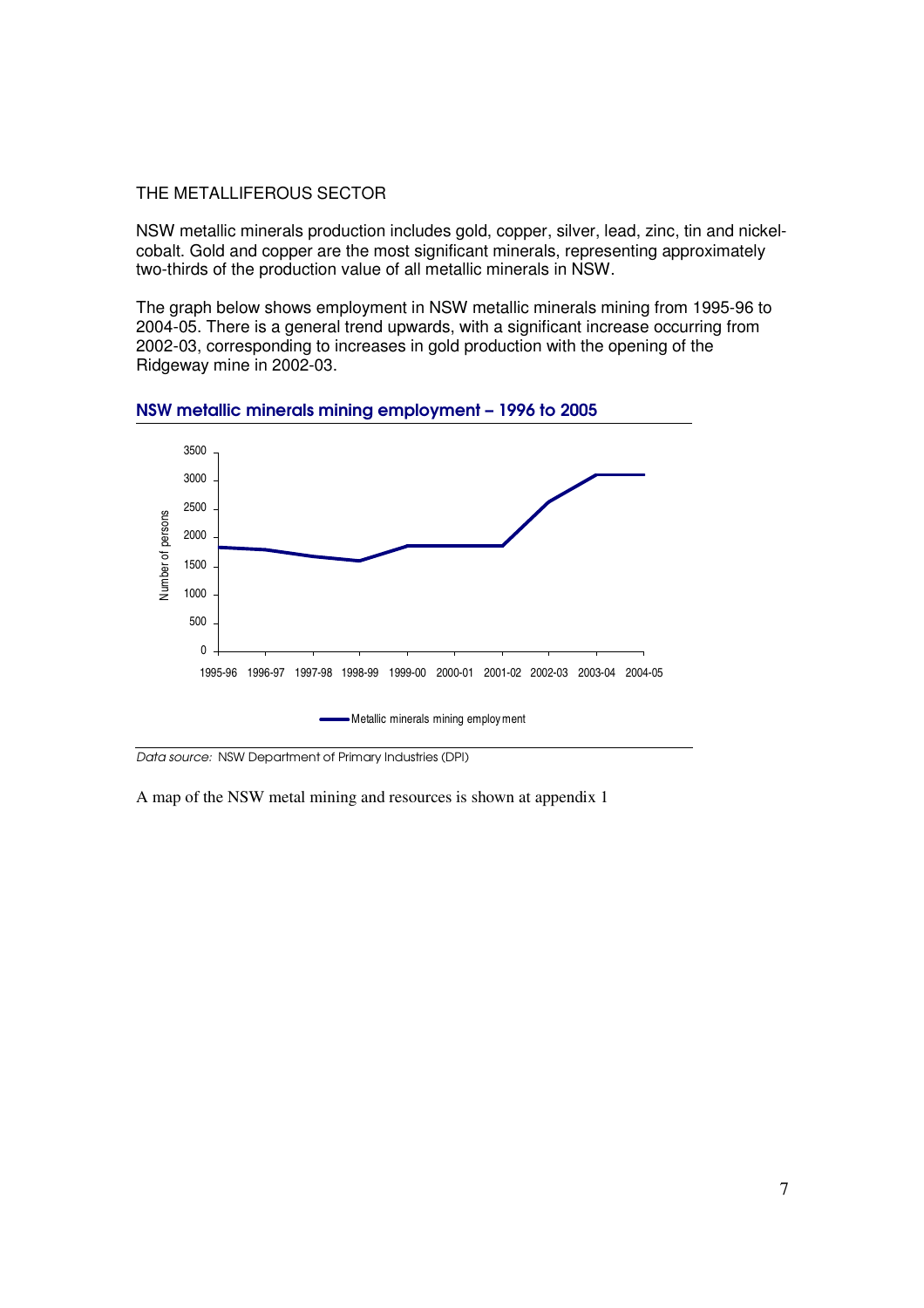#### **Infrastructure development**

#### INFRASTRUCTURE EXPANSION

Annual exports now exceed AUD7 billion with over 1,000 vessels loaded each year. Approximately 70 per cent of the export coal goes to Japanese power stations, with Taiwan, Korea and Europe also receiving Newcastle coal.

The growth and success of the industry depends on its access to rail and port infrastructure to get the commodities to world markets. The Hunter Valley Coal Chain is the largest coal export operation in the world and consists of 30 coal mines owned by 17 individual coal producers, 23 points for loading coal onto trains, approximately 28 trains making more than two trips per day, more than 80 different export blends of coal, five coal berths and ship loaders and approximately 1.5 million tones of useable stockpile space at the port.

The coal chain stretches from the Hunter Valley to the port and ultimately to overseas customers, and is logistically complex, requiring constant attention to ensure its smooth operation. 6

#### CAPITAL INVESTMENT IN AND BY THE MINING INDUSTRY

Plans for this Hunter Coal 'Export Chain' are described in the following table:



#### Hunter Valley 'Export' Coal Chain Expansion plans

Source: Hunter Valley Coal Chain Logistics Team

<sup>6</sup> NSW Minerals Council, State of the Industry, 2006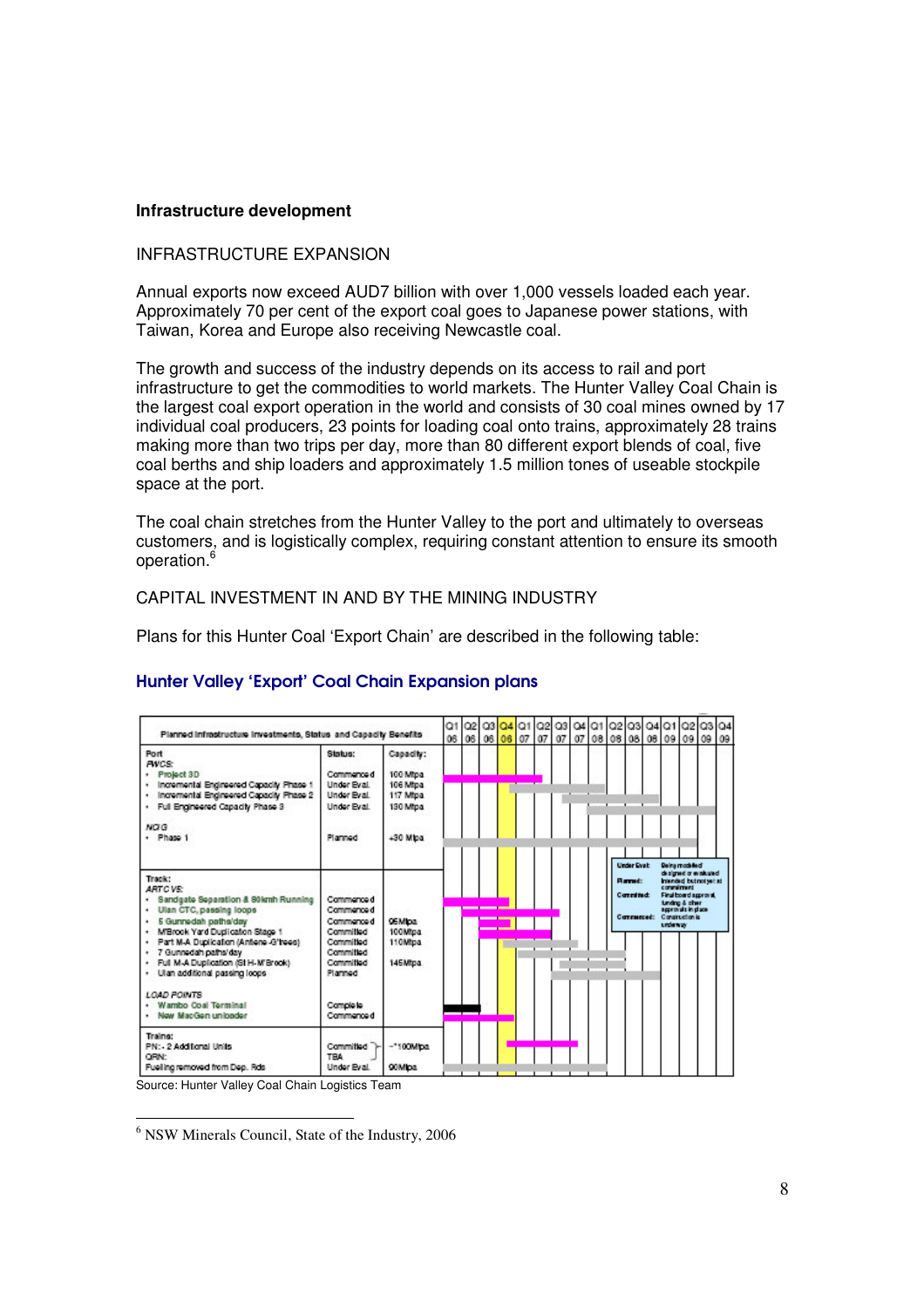These capital plans are based on the needs of the industry, which is forecast to spend approximately \$2.3bn on mine expansion in the next few years alone, creating over 1,000 new jobs. This is demonstrated graphically as follows:



#### Capital costs for the mines

The mine capital costs are based on approximately 108 mtpa of annual export thermal capacity and approximately 17 mtpa of annual export coking capacity. Graphically:



#### Volume of new production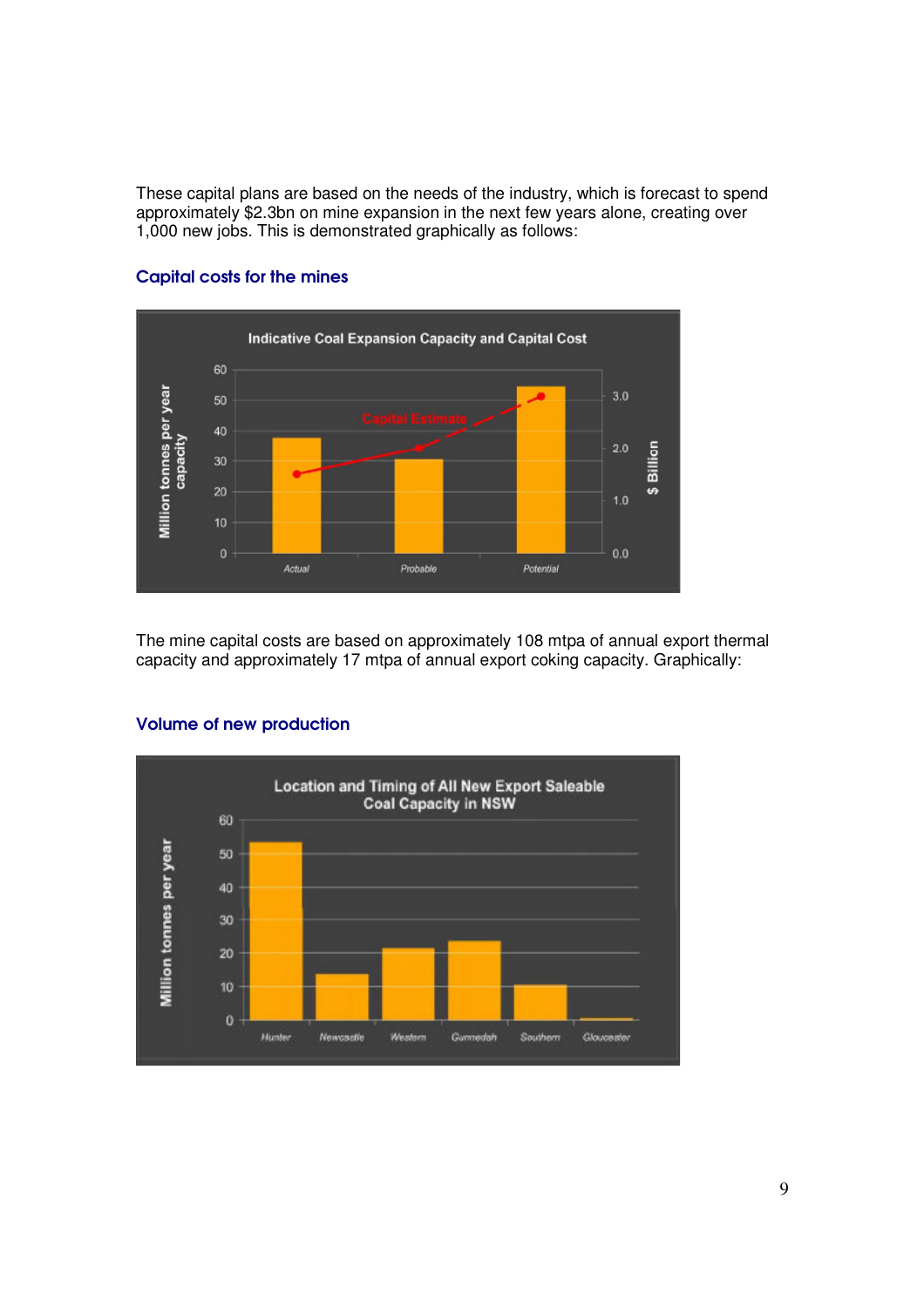#### **ENERGY**

More than 90 per cent of NSW's electricity supply comes from coal fired power. The world's current and future reliance on coal means that developing our capacity to capture and store the greenhouse emissions from coal fired power plants must be a priority. While alternatives such as energy efficiency initiatives, solar, wind, geothermal and nuclear energy will all play an important part in reducing global greenhouse gas emissions, the problem of climate change will not be solved without a breakthrough in clean coal technology.

The Australian coal industry recently committed \$300 million to accelerate the development of clean coal technologies as our contribution to solving the threats posed by climate change.

The COAL21 Fund is a world first, whole-of-industry funding approach to greenhouse gas abatement. It is financed by a voluntary levy on coal production supported by 90 per cent of Australian black coal producers. These funds will provide a major opportunity for NSW to accelerate its transition to a lower emissions future while maintaining affordable energy to power our homes, hospitals, schools and business.

The International Energy Agency estimates that global coal consumption will increase by more than 30 per cent by 2030. Coal is just part of the global increase in all energy sources – gas, oil and renewables, buoyed by the growth of major developing economies like China, India, Taiwan and Korea.<sup>7</sup>

#### DEVELOPMENT

What has focused significant attention on potential mining in the region was the decision by the NSW Government to invite companies to apply for exploration rights over Caroona, 50kms south east of Gunnedah and 30km northwest of Quirindi, which contains more than 500 million tonnes of potentially mineable, export quality, underground coal. The coal seams in the Caroona area have an estimated worth of \$13 billion at current prices. Earlier this year the exploration licence was awarded to BHP Billiton.

While still in the early stages, the project (which if approved would not commence until 2012) has the potential to provide significant employment prospects, community wealth and amenity and the impetus for major upgrades to regional rail infrastructure. Continued exploration, like that happening in Caroona, is vital to the long-term sustainability of the industry.

Across NSW, mining companies spend millions of dollars annually in search of new deposits, bringing major flow-on benefits to the community and employing hundreds of people locally.

The State's coal resources are generally well understood, and exploration in this sector is largely directed to gaining more detailed knowledge of particular deposits to enable mine planning and development. In the case of metalliferous and industrial minerals however, a healthy rate of exploration is essential if new deposits are to be discovered

<sup>7</sup> NSW Minerals Council, State of the Industry, 2006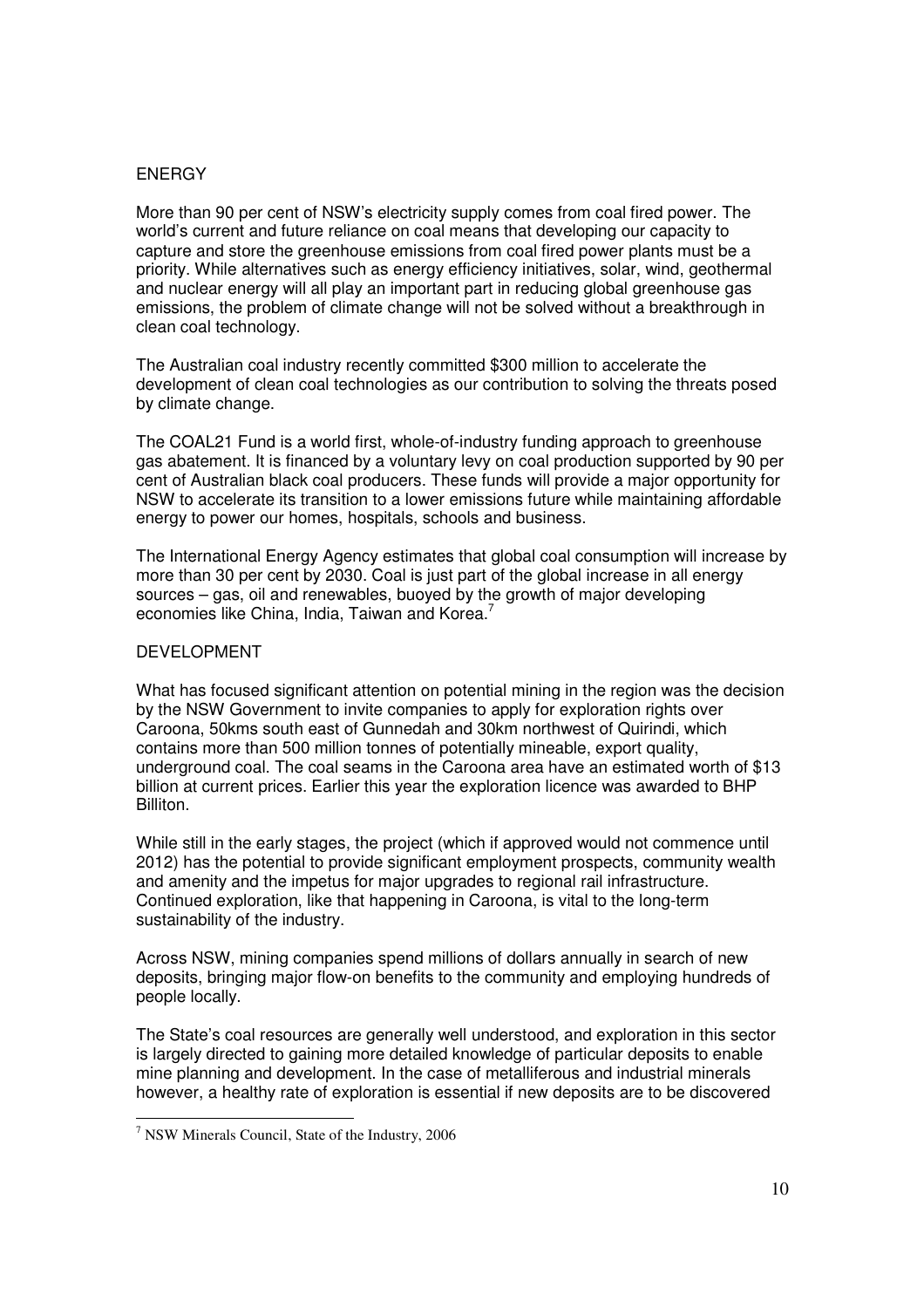and evaluated. Major discoveries of mineral deposits are uncommon and typically represent only a small proportion of the total exploration activity in any period. It therefore generally requires a high level of exploration to find significant new deposits and so sustain the growth in the industry.<sup>8</sup>

<sup>8</sup> NSW Minerals Council, State of the Industry, 2006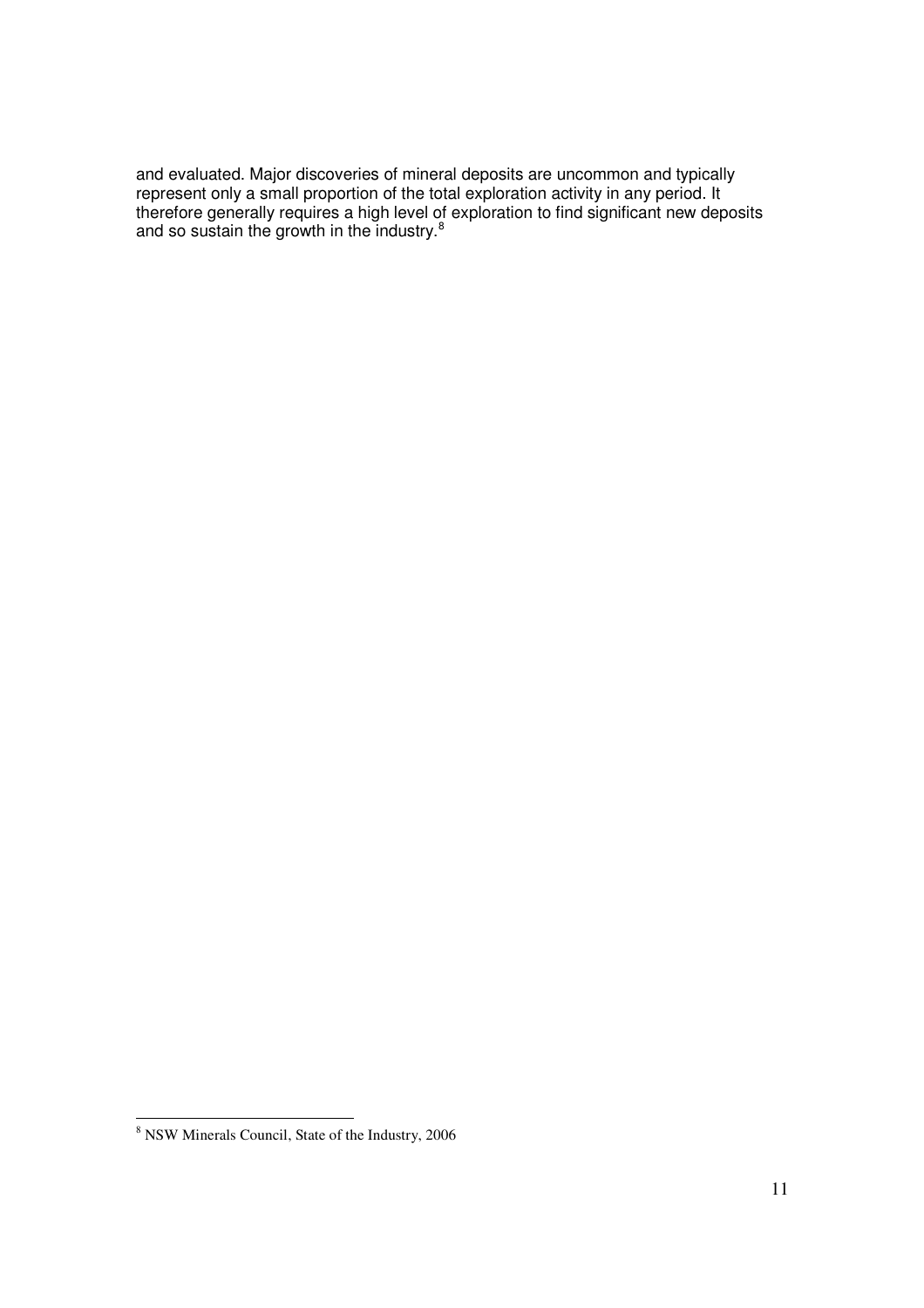#### **Community and environment**

#### **WORKFORCF**

The manpower required by the minerals industry itself and the service industries that it supports, means that it is a significant employer.

The accepted rule of thumb is that for every direct job in the mining industry, there are three to four jobs created locally in supporting industries.

The mining industry alone employs almost 46,000 people directly, mainly in regional towns and cities, and supports about another 200,000 jobs throughout the State. Mining exports also generate many thousands more jobs in some of our largest ports, shipping companies and railway systems and in mining services and equipment. The current resources boom has seen many companies scrambling to ramp up existing operations or fast track new projects to take advantage of high commodity prices. Despite the many thousands of jobs that the industry generates, we are witnessing a chronic shortage of skilled workers to fill the positions.

Mining companies in NSW spend more than \$1.5 billion a year on local and regional suppliers, and inject up to \$10 million a year to improve local amenities. A NSWMC survey of member companies estimated that around 45 per cent of all mining expenditure is spent in the local town or region and that the majority of employees live in the local area. Many communities owe their continued existence to the industry, which invests heavily in the development and maintenance of infrastructure in regional areas to accommodate the needs of operating workforces and their families.<sup>9</sup>

In order to attract and retain talented employees, the minerals industry is providing excellent opportunities for training and development. Today, all major mining companies operate graduate programs, providing a pathway for successful career development, offered to university students in disciplines related to mining such as engineering, environment and geology. Yet the skills shortages are not limited to specialist minerals graduates. In fact, the largest shortages in the industry in the coming decade are predicted to be in the mechanical and electrical trades.

#### **COMMUNITY**

Of course, the economic benefits of a sustainable and profitable mining industry do not simply refer to dollars and cents. NSWMC member companies are striving to go beyond compliance in the way that they engage their local communities. Mines are part of the community – their workforces live, shop, play sport and send their children to school locally.

The NSW minerals industry has long recognised the importance of building sustainable relationships with local communities and the link between the quality of these relationships and operational success. Maintaining good community relations involves an ongoing dialogue with the community, listening to concerns and expectations and

<sup>9</sup> NSW Minerals Council, State of the Industry, 2006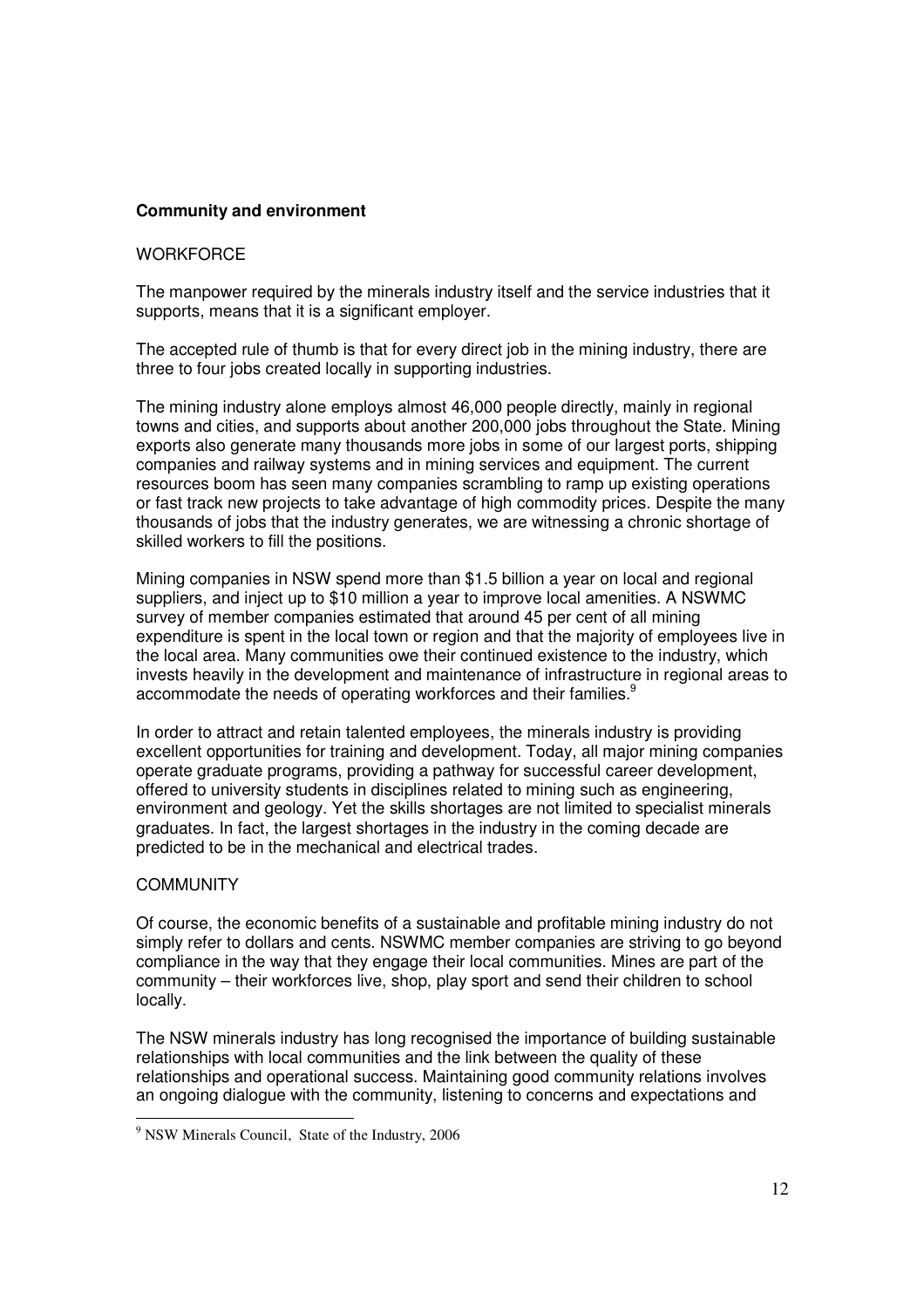developing an appropriate response to specific social, economic and cultural circumstances.

The NSW planning and approval process requires project proponents to consult with local communities during investigations into the environmental impact and other aspects of proposed projects. This will often take place through Community Consultative Committees (CCC) which are generally required to be established by all major new mines in NSW under the conditions of approval granted by the Minister for Planning.

The purposes of the CCC is to provide a forum for open discussion between representatives of the company, the community, the Council and other stakeholders on issues directly relating to the mine's operations and environmental performance, and to keep the community informed on these matters.<sup>10</sup>

#### INDIGENOUS COMMUNITIES

NSW mining companies are also very serious about improving communication with local Indigenous communities and encouraging personal and economic development for these groups.

A good example of this commitment is the Working in Partnership program that aims to support and encourage relations between indigenous communities and the minerals industry, promoting long term, effective partnerships. Over the past twelve months, a series of workshops have been held with indigenous communities in the Hunter Valley and Illawarra, as well as the Central and Far West of NSW.

NSWMC has developed a commitment statement of how the industry will work with Indigenous groups in the Upper Hunter in the areas of cultural heritage, environment, economic development, cross cultural communication, capacity building, education and training. Companies are working hard to ensure that these words translate into real long term partnerships.<sup>11</sup>

#### ENVIRONMENT

The NSW minerals industry now employs more environmental scientists than any other industry in NSW. Air quality, water management, waste and hazardous material management, mine closure planning and biodiversity protection are fundamental aspects in each mining operation's ongoing commitment to responsible environmental management.

Success in the minerals industry does not happen overnight. Planning, seeking approval for and the development of a mine is a long, drawn out process. It's not unusual for a mine proposal to take up to ten years to get from the exploration to the operational stage.

The industry has made significant progress in achieving positive outcomes from good environmental management practices that focus not only on mitigating negative impacts, but improving environmental outcomes. Given their proximity to other land uses such as

<sup>&</sup>lt;sup>10</sup> NSW Minerals Council, State of the Industry, 2006

<sup>&</sup>lt;sup>11</sup> NSW Minerals Council, State of the Industry, 2006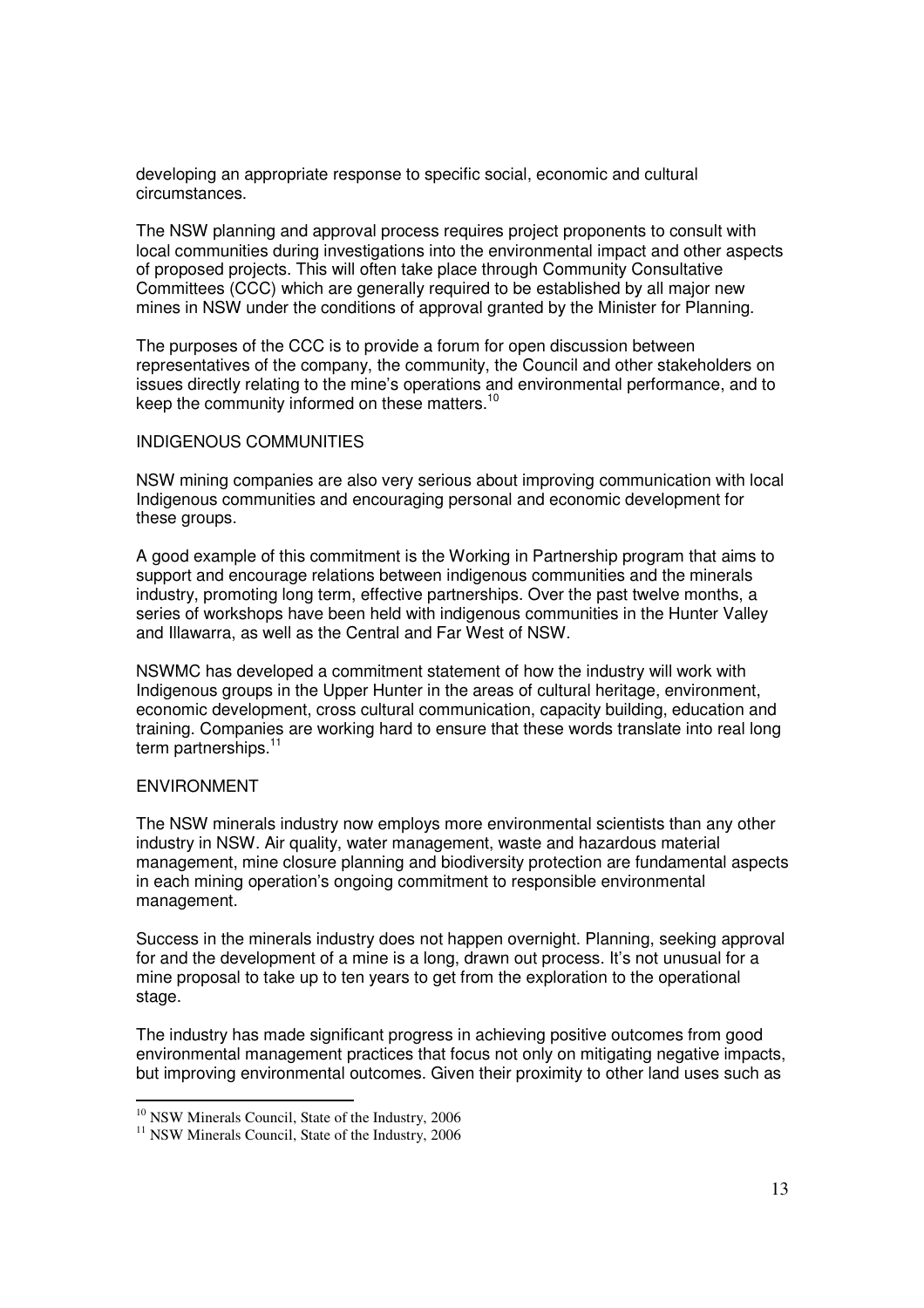farming, and in many regions their proximity to town centres, all mining projects involve detailed planning, completion and monitoring of rehabilitation work.

NSW mining companies are at the forefront of new technologies and have made enormous strides in reducing their impact on the local environment. As environmentally responsible producers, mining operations invest significant resources towards monitoring, reporting and reducing emission levels. Dust control at mine sites is a major issue for companies and is achieved by water sprays on stockpiles and roads.<sup>12</sup>

<sup>&</sup>lt;sup>12</sup> NSW Minerals Council, State of the Industry 2006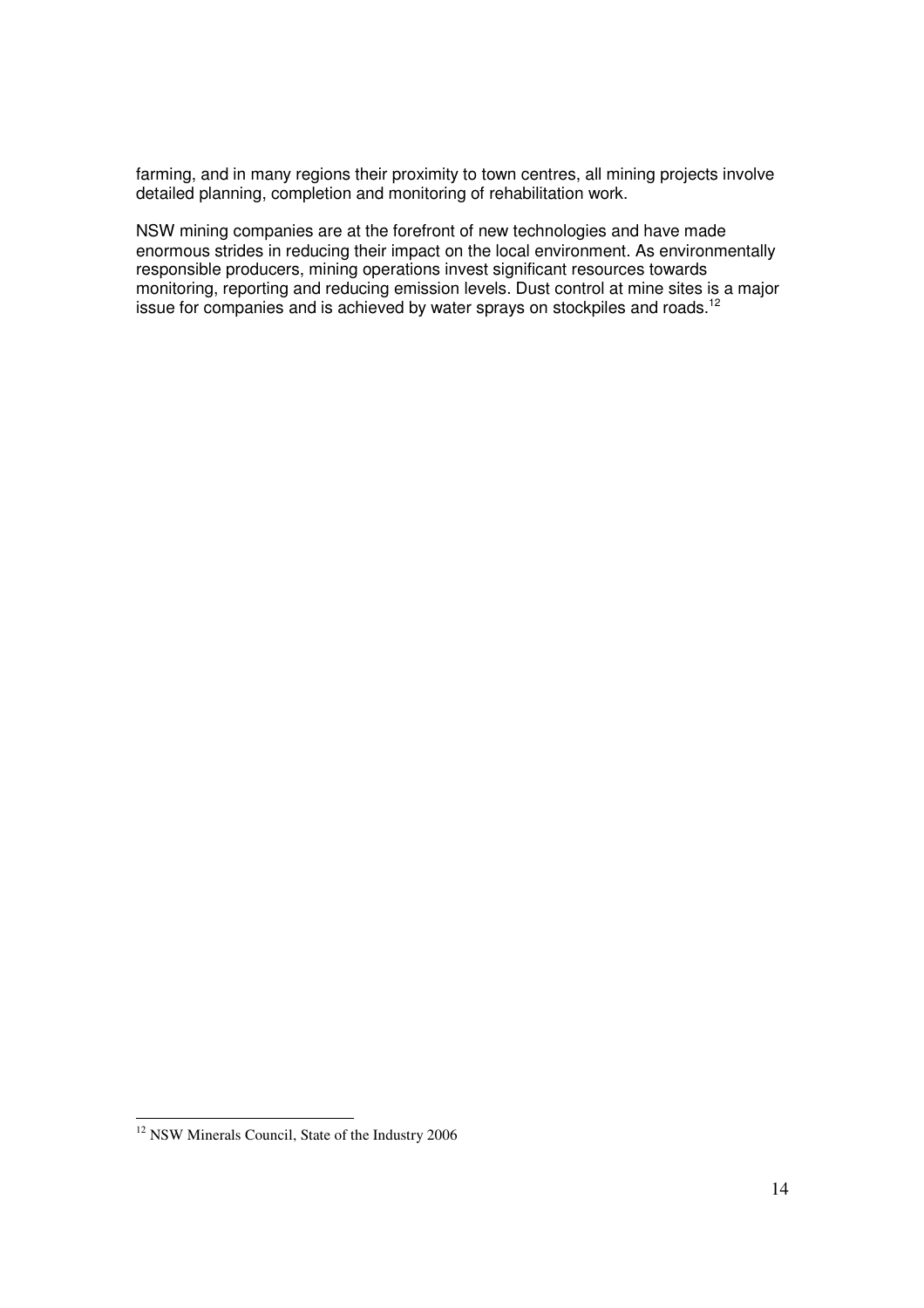#### **Outlook**

Access Economics recently noted that our time in the economic sunshine is running out. The reforms with the largest potential returns were identified as education and training, more labor market reform, water and other infrastructure and cutting red tape.<sup>13</sup>

As in any industry, at any time, there are both significant opportunities to make an investors mouth water, and threats (to make them faint). The aim of this paper however is to provide you with an insight into the economic contribution of the mining industry to our state. In doing so I have shown you some of the drivers of it's success, and I believe that it would be remiss if I did not share, at least in brief, a few of the areas of opportunity and of course threat to the industry over the next few years. In doing so I have taken some of the key messages from the experts:

| Strength or opportunity?                                                                                                                                                                                                                                                                                                                           | Weakness or threat?                                                                                                                                                                                                                                          |
|----------------------------------------------------------------------------------------------------------------------------------------------------------------------------------------------------------------------------------------------------------------------------------------------------------------------------------------------------|--------------------------------------------------------------------------------------------------------------------------------------------------------------------------------------------------------------------------------------------------------------|
| Source: The Reserve Bank of Australia, October 2006 Bulletin<br>In Australia's case, the resources boom coincided with the<br>housing moderation and helped to dampen it's effects.                                                                                                                                                                | After 15 years of more or less continuous expansion<br>we have an economy which is fully employed.                                                                                                                                                           |
|                                                                                                                                                                                                                                                                                                                                                    | There has been approximately zero growth in productivity<br>since the end of 2003.                                                                                                                                                                           |
| China has continued to grow with remarkable strength.                                                                                                                                                                                                                                                                                              | Even China must have some limit to how quickly it can<br>grow without causing inflation.                                                                                                                                                                     |
| The world economy could be expected to continue growing<br>pretty well during 2007.                                                                                                                                                                                                                                                                | Demand in the US economy is now growing more slowly<br>than it was a year or two ago.                                                                                                                                                                        |
| Japan looks more and more like it is finally escaping the<br>stagnation that followed the excesses of the late 1980's<br>and 1990's.                                                                                                                                                                                                               |                                                                                                                                                                                                                                                              |
| Australian Financial Review, Friday 3 November, pp6-7<br>Strong demand for commodities would continue for many<br>years as China India and other developing countries<br>reclaimed their historical shares of world incomes but<br>commodity prices would inevitably decline as more<br>production came on line.                                   | Resources prices and Australian resource investment<br>would probably remain well above the levels of the last<br>quarter of the past centurybut wide fluctuations would<br>pose challenges for economic growth.                                             |
| Past attempts to forecast the end of the boom had proved<br>premature and debate would continue about the timing of<br>the downturn.                                                                                                                                                                                                               |                                                                                                                                                                                                                                                              |
| Source: Australian coal exports: outlook to 2025 and the role of<br>infrastructure, ABARE research report 06.15, October 2006<br>Global black coal consumption is projected to increase by<br>2.1% a year between 2005 and 2025much of this growth<br>will be concentrated in the developing ASEAN region,<br>particularly China, India and ASEAN. | To meet projected coal export demand, Australia's coal<br>industry needs surge capacity that takes into account the<br>variability in mine operational capacity caused by<br>maintenance requirements and geological issues such as<br>water or gas seepage. |
| On the supply side, most of the increase in coal production<br>over the period 2005 - 2025 is projected to occur in China<br>and India.                                                                                                                                                                                                            | NSW has 16bn tones of recoverable economic<br>demonstrated resource (EDR). Putting this into<br>perspective, China is the largest coal producer, with an<br>estimated 114 bn tones of proved coal reserves at the end<br>of 2004.                            |

<sup>13</sup> Australian Financial Review, Friday 3 November, pp6-7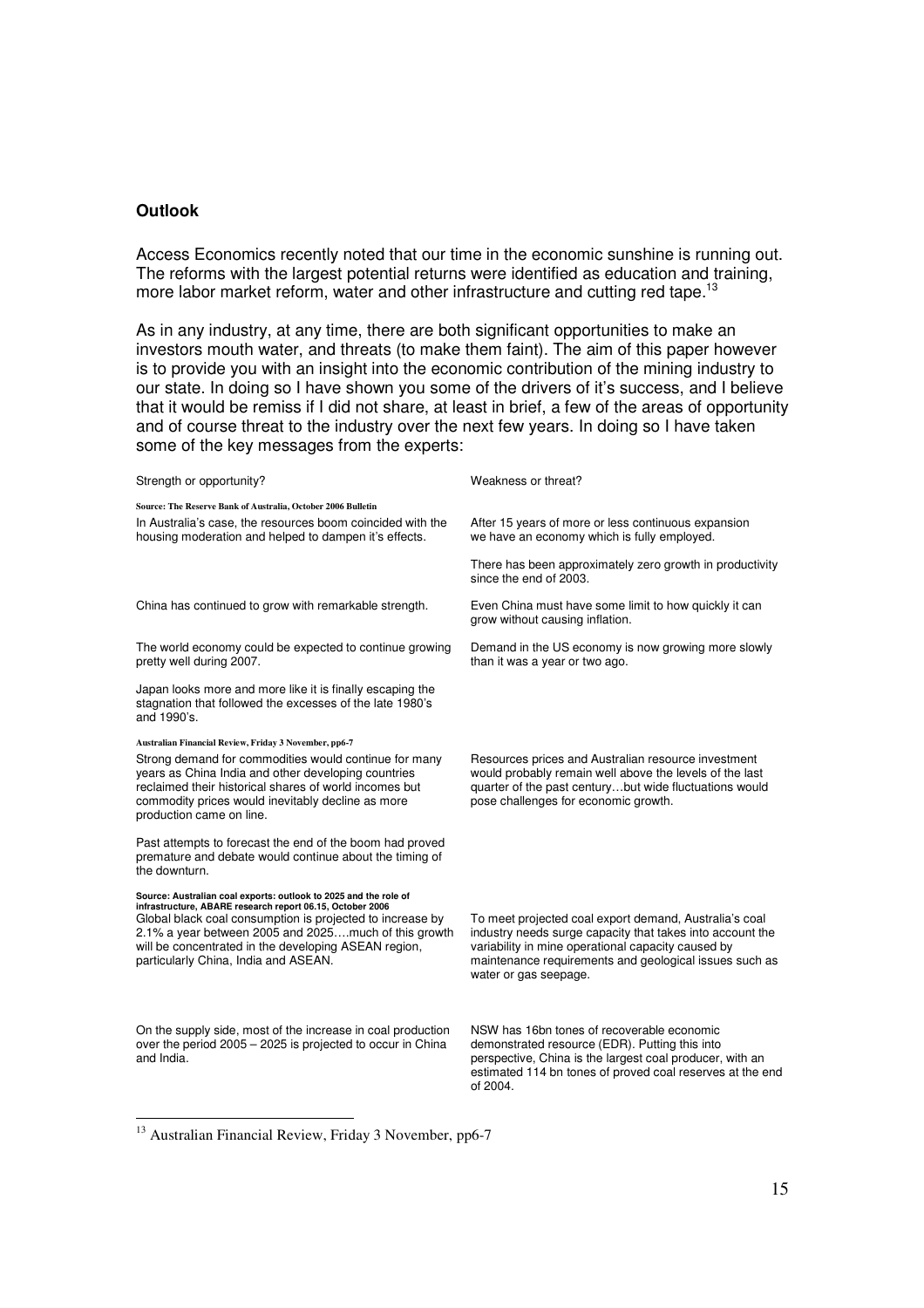Australia's coal exports are projected to rise at an average annual rate of 2.7% over the period 2005 – 2025..Australia is projected to increase its share of the traded global coal market to 36% in 2025, up from 30% in 2005. ABARE note that most of Australia's increase will come from thermal coal.

Australia is the world's largest exporter of black coal, representing a third of world trade. Total Australian coal exports were valued at \$24.5bn in 2005\_06, which represents 20% of Australia's total commodity exports. This share is expected to increase at least in the short run.

Australia and Indonesia have a distinct competitive advantage in exporting thermal coal to the rapidly growing areas of the Asian region, largely as a result of lower freight costs.

While Australia is well placed to expand its market share, it could also face increasing competitive pressures in the global thermal coal market, particularly from Indonesia and China.

On skilled human resources: Even a temporary shortage in skills can negatively affect the competitiveness of Australia's coal exports in the longer term…in particular through cost inflation.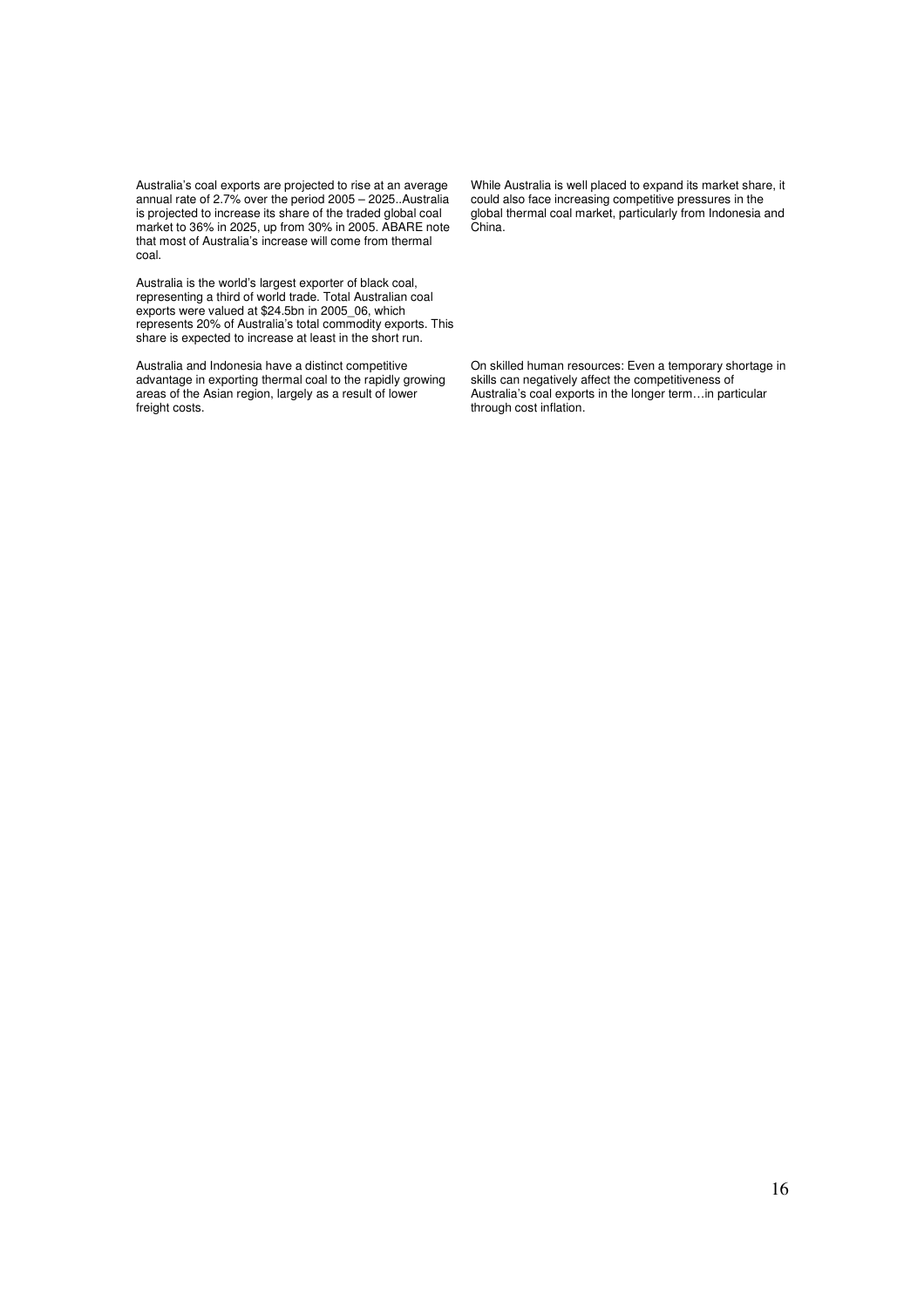#### **Concluding remarks**

Today the mining industry faces greater challenges than ever before.

Its recent growth has exposed and exacerbated enormous skills shortages across our economy; an imbalanced supply chain resulting in equipment shortfalls; along with both soft and hard infrastructure constraints: particularly schools, hospitals, public amenity, telecommunications, water, electricity under capacity, roads, rail and ports.

As miners try desperately to meet the growing demands of industrialising Asian economies, particularly China and India, these constraints will become increasingly significant and will require concerted, constructive and creative responses from all stakeholders.

Whilst as an industry, we talk about our contribution to the economy and the jobs created, we acknowledge that we will always be judged by our worst performer. We conscientiously work to promote the best practice of today in order that it becomes the minimum standard of tomorrow. 14

Thank you for your time

<sup>14</sup> Dr Nicole B Williams, State of the Industry Report 2006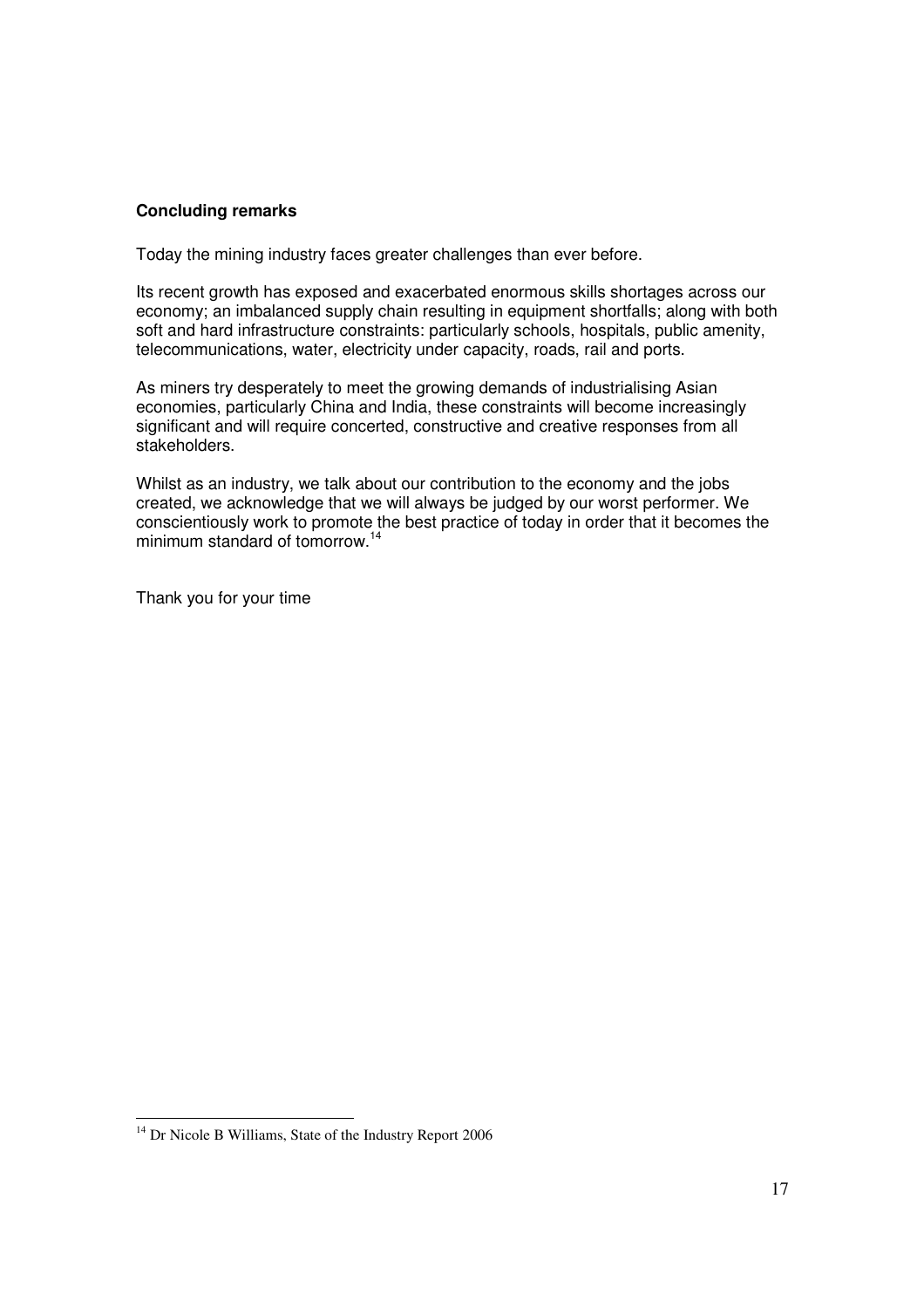## **Appendix**

## Map of NSW coalfields

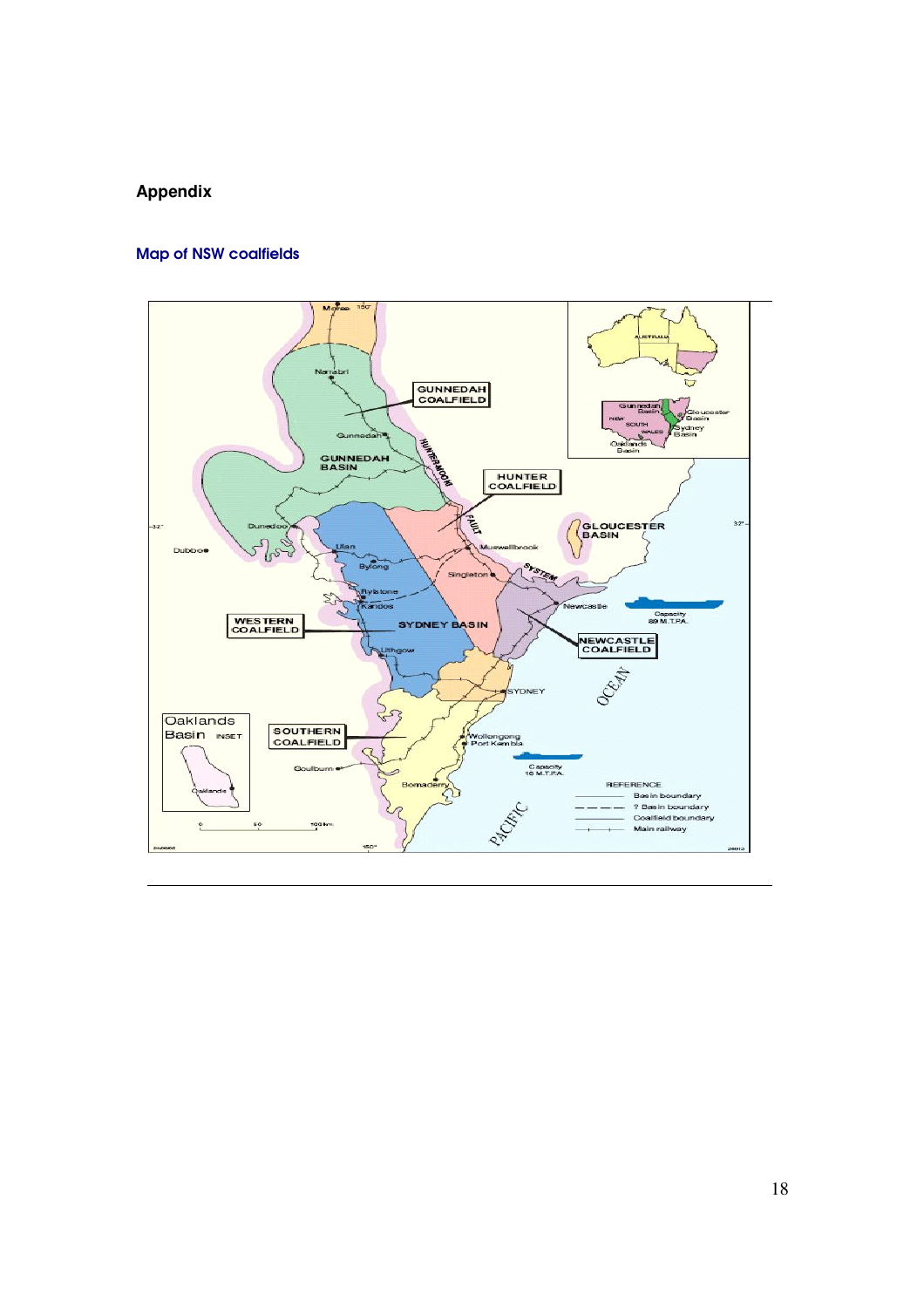

### Map of NSW major metallic mines and deposits